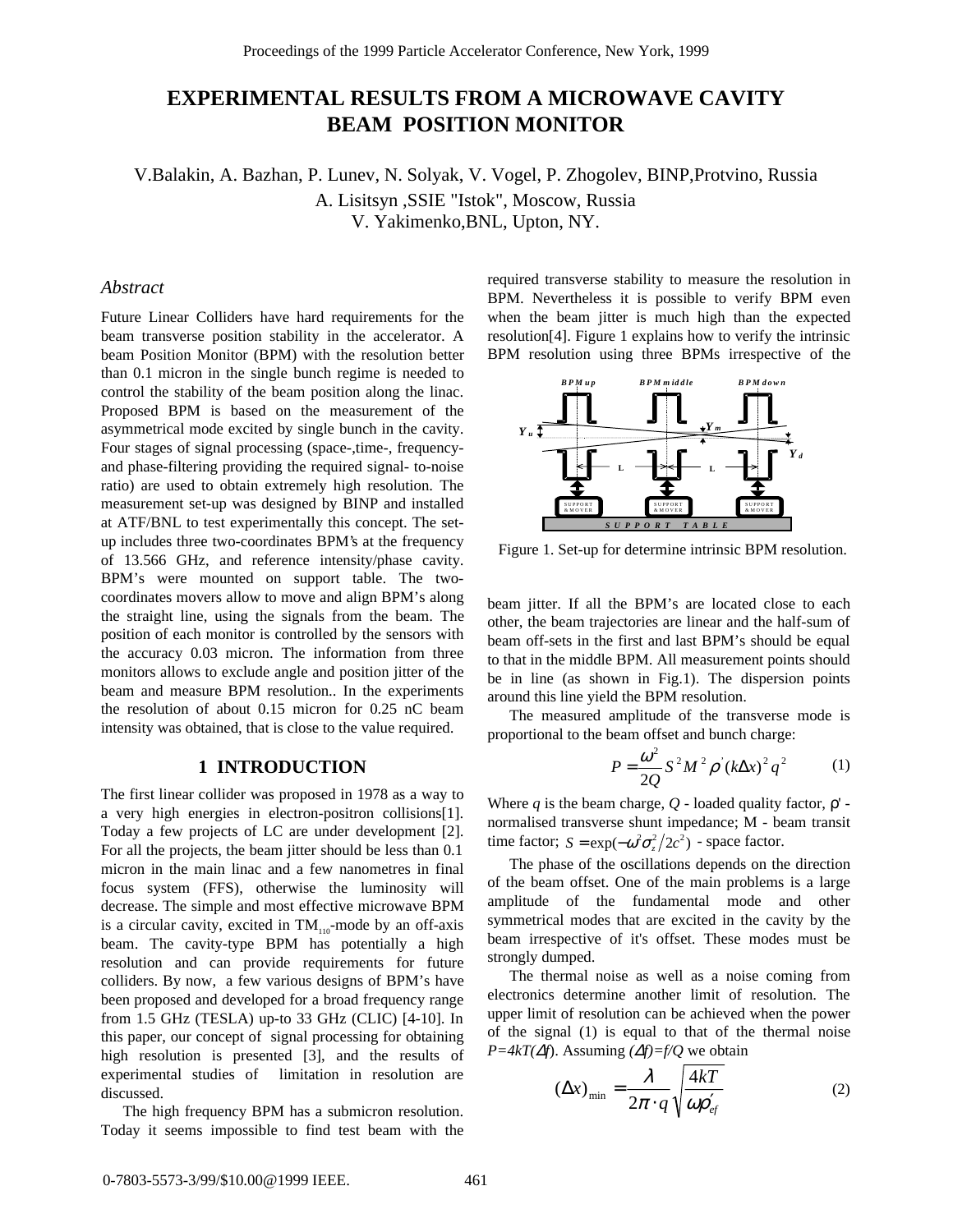where  $\lambda$  means the wavelength,  $\rho_{ef} = \rho' M^2 S^2$ - normalized effective shunt impedance, *T*-temperature, *k* –Bolcman constant.

Estimation for 14 GHz BPM shows that the limitation coming from the thermal noise of electronics is of the order of a few nanometres.

# **2 CONCEPT OF SIGNAL PROCESSING**

A more serious limitation appears from the symmetrical modes. For example, the dumping of  $E_{010}$  mode should be better than 140 dB for obtaining 1 nm resolution. The frequency filtration dumps this mode only by the factor

$$
r = Q_{110}^2 (1 - \frac{\omega_{010}^2}{\omega_{110}^2})
$$
 (3)

which is typically gives 60 dB. An extremely high resolution can be achieved by using a few stages of signal processing: "space-", "time-", frequency- and "phase-" filtering [3].

# *2.1 "Space filter"*

Symmetrical and transverse modes have different field space distribution in the cavity and this fact can be used for filtering. Usually, in a BMP two pick-up antennas are used, whose signals are combined in a magic T. For symmetrical modes signals subtract, and for transverse ones add up. It gives typically a 20-30 dB additional dumping. The disadvantage of this method is effect of temperature on the amplitude difference and phase shift between the signals from antennas, especially if long cables are used. Another solution is to extract only the transverse mode signal from the cavity using a special geometry of output. In this case, the length of cable from antenna to RF circuit doesn't matter and the dumping of about 30-40 dB is available.

# *2.2 "Time filter"*

The sharp front of the single bunch signal from the cavity provides wide spectrum from each resonant mode. It



Figure 2. Beam driven RF pulse (top) and spectrum (bottom) before (left) and after (right) RF-switch.

means that at the operating frequency we have a signal from symmetrical modes. The common mode rejection by frequency discrimination is defined by equation (3) and is typically 60 dB. Within the rejection by "space filter" it gives approximately 100 dB. Further rejection 40 dB or more can be received by using a new method of "time filtration" proposed in [3]. The idea is to smooth sharp front of the signal, excited by bunch. For this purpose a special time "gate" (controlled RF switch) installed between cavity and the RF circuit. The gate is closed during sharp front and then open smoothly, as it shown in Figure 2. Additional attenuation of the signal from symmetrical mode depends on the switching time and can



Figure 3. Spectrum of RF signal with and without switch

be very high, limited mostly by switch isolation. Two experimentally measured spectra excited by a single bunch in the cavity are shown in Fig.3 (with an RF switch and without any) for demonstration of this method.

#### *2.3 Frequency filter and phase detector*

The signal is filtered at a frequency of transverse mode with pass-band in order to  $\Delta f = f_{110}/Q_{110}$  to minimize the thermal noise. Phase detecting allow to measure sign of beam displacement. This part is shown in Fig.5.

This concept of signal processing has been realized in our design of BPM. The aim of the experiment was to obtain the maximum BPM resolution with a real beam jitter and to study possible limitations.

#### **3 EXPERIMENTAL SET-UP**

The experiment was performed at on the ATF/BNL linac, operating in a single bunch regime. Beam parameters were: U=45±1 MeV, q=0.25÷0.5 nC, the longitudinal beam size  $5 - 10$  ps and transverse jitter about  $25 \mu m$ along the beam–line, where the set-up was installed. [11].

Figure 4 represents the setup of the experiment. Three prototypes of BPM cavities were manufactored for this experiment. Each BPM was placed on a high precision electromagnetic mover allowing to move the cavity in both directions (X and Y) in the range of  $\pm 1$  mm with step equal 0,3 µm. This allowed to align and calibrate the BPM's. The position of the movers was controlled with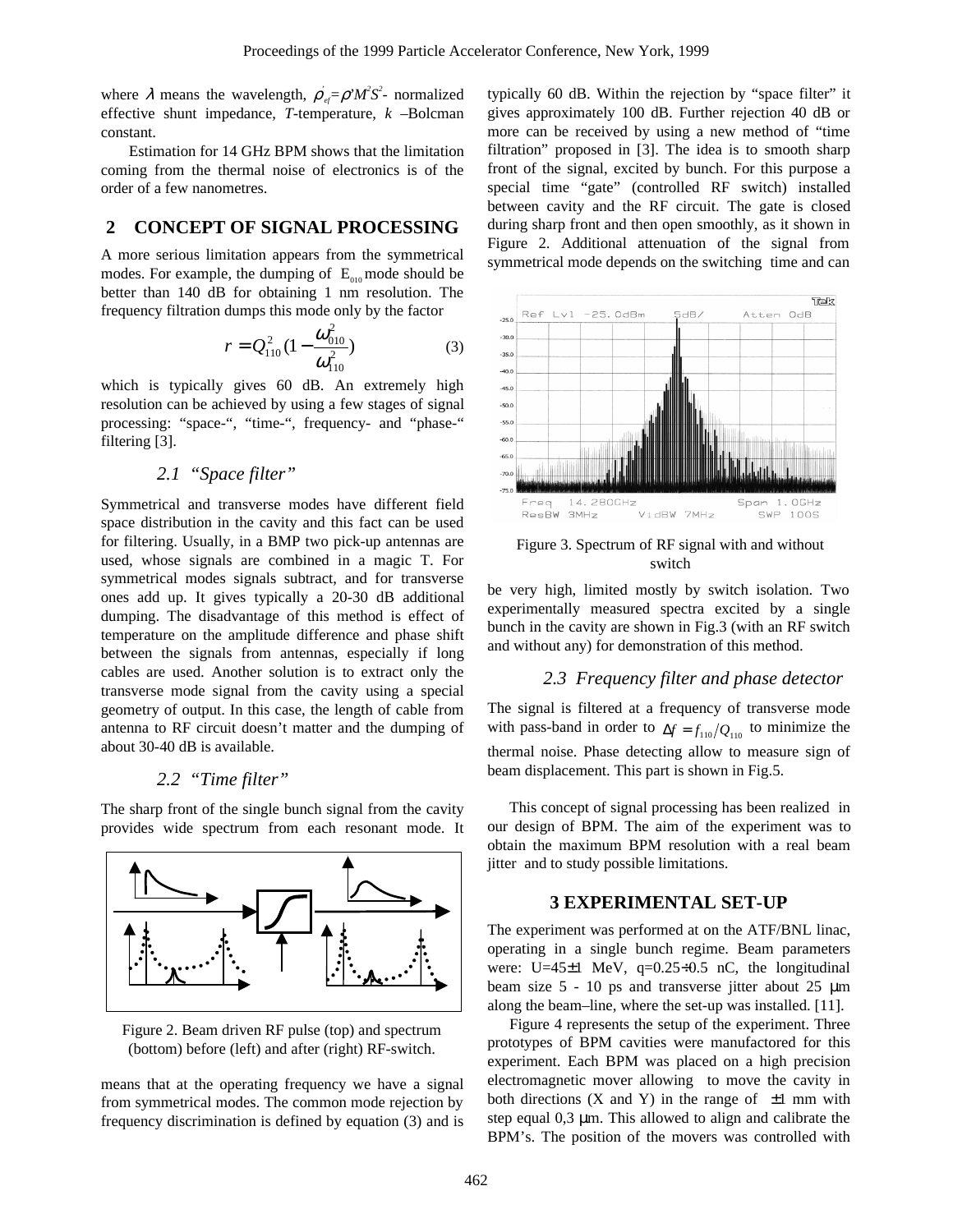the accuracy 0.03 µm with respect to the support table. All magnetic elements were magnetically shielded to exclude the effects on the beam. All the three movers were placed on the support table and aligned using standard ATF procedure. To achieve an unrestricted motion of the BPMs, they were connected to the vacuum channel via bellows. Before the experiment started, all the movers had been calibrated.

The detection electronics allowed to take and process data pulse to pulse independently in horizontal and vertical positions in each BPM. Tests BPMs and detection electronics in the lab showed that the potential BPM



Figure 4. Experimental setup

resolution for ATF beam parameters should be less then 0.1 micron. Each BPM has two outputs for the horizontal and vertical signal coupled with detection electronics by 4m RF-cables because electronics was placed outside of the tunnel.

Before the test started the  $TM_{110}$ -mode resonant frequency of each BPM had been measured and tuned. For fine tuning thermal heating was used. Each BPM had individual heater with feedback temperature stabilization, which automatically kept the frequency at the desired value.

# **4 RF ELECTRONICS**

Figure 5 represents the detection electronics used in the experiment for measurements in the horizontal (X) and vertical (Y) directions. These circuits comprise a RFswitch, a band-pass filter, a mixer, a phase detector, an intermediate frequency amplifier, and a video amplifier for each monitor. As the laboratory tests showed that the electronics had sensitivity of about  $6*10^{-11}$  W and the dynamic range close to 65 dB [4].

Afterwards the signal wss transmitted from RF electronics to the analog-digital converter (ADC) located in CAMAC. The precision mover was controlled by CAMAC, too. The above circuit allowed to find the coordinates for each single bunch of the beam.

As a reference signal the signal from the reference cavity had been planned to be used. However, at the first

stage signal from ATF reference line at frequency f=2856 MHz was used that was multiplied by factor 5 for mixing down and divided by factor 4 for phase detecting



Figure 5. RF circuit.

The information about the beam intensity and phase (with respect to the reference line) of the beam was obtained from the reference cavity. The scheme of an RF circuit for this measurement is shown in Figure 6.



Figure 6. RF electronics for phase and amplitude control.

### **5 RESULTS**

Before data taking began, the beam was placed as close to the centers of BPMs as possible using ATF equipment. For this procedure, in all measuring channels a crystal detector was used (see Fig.5 for the X channel). After that Y (or X)-channels in each BPM were connected to the circuits for phase measurements. Then all BPMs were moved off from the centre so as to provide a clear displacement signal for tuning of the detection circuit in phase measurements. For determination of sensitivity each BPM was moved in the range of  $\pm 35$  µm with the step equal to 0.3 µm. Beam jitter had been excluded by